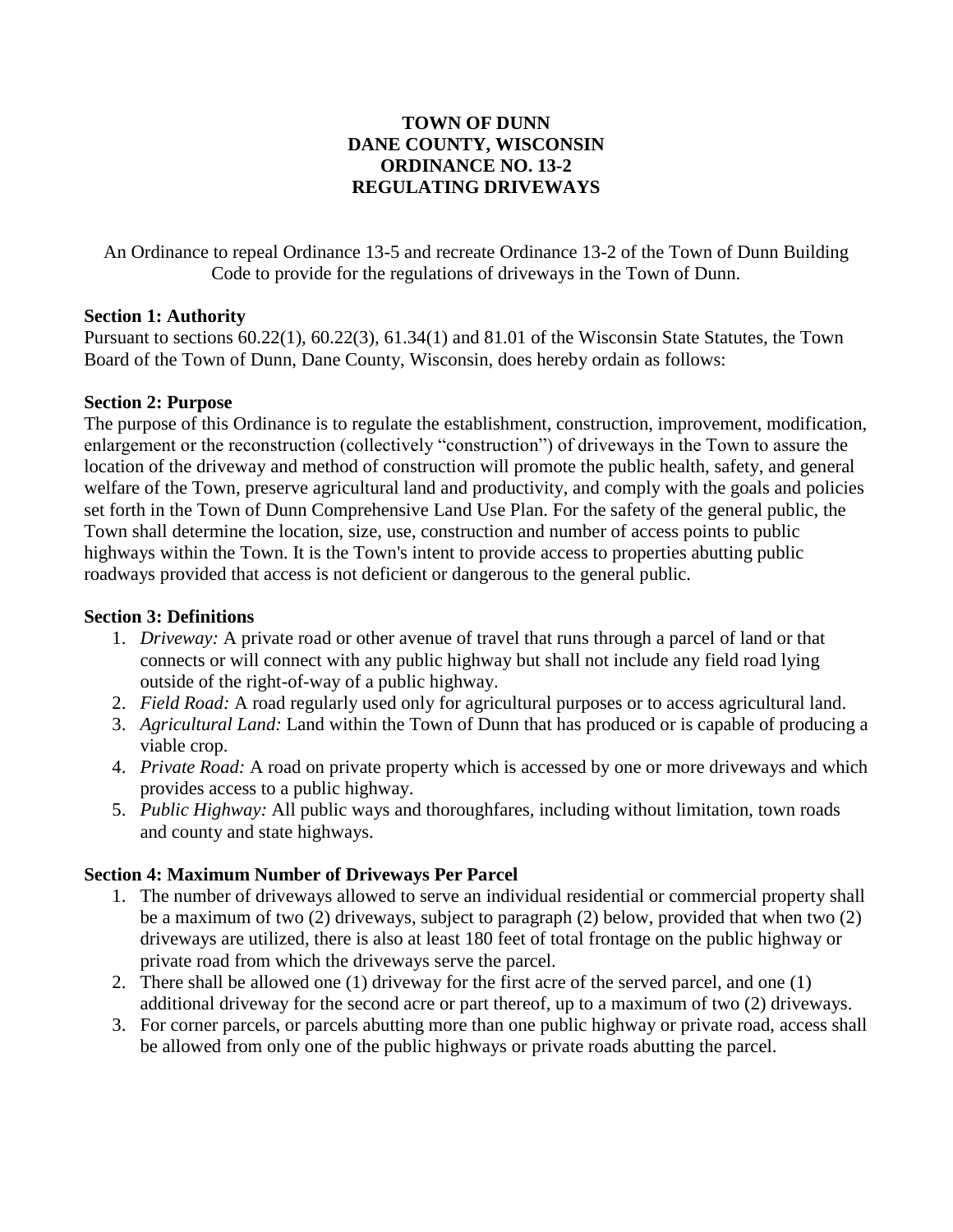- 4. Where two (2) driveways serve a parcel, each driveway shall be located no closer than 75 feet from each driveways' centerline and each driveway's edge must be at least 10 feet from the property line.
- 5. A variance from this provision may be granted by the Town Board under Section 11 of this Ordinance.

## **Section 5: Driveway Construction Permit Required**

No person or public or private entity shall locate, establish, construct, or substantially reconstruct a driveway, road, or other access, to a property from a public highway or to a private road without first filing an application for and obtaining a Driveway Construction Permit from the Town of Dunn. All costs of subsequent driveway construction shall be paid by the holder of the Driveway Construction Permit.

## **Section 6: Driveway Construction Permit Submittal Requirements**

- 1. Application Fee: The applicant shall pay a non-refundable fee at the time of making the application for a residential Driveway Construction Permit. There is a reduced fee for access to a field road for agricultural use only. View the Town's current fee schedule.
- 2. Application: A Driveway Construction Permit application shall be submitted to the Town of Dunn. The application shall include the following information:
	- a. A copy of any erosion control plan if required by Dane County.
	- b. A driveway construction plan consisting of a drawing or diagram showing the following information:
		- i. The length and width of the driveway;
		- ii. The relationship of the driveway to property lines and neighboring driveways;
		- iii. Any structures and existing roads;
		- iv. The location and size of any culverts;
		- v. The location and structure of any retaining walls;
		- vi. The Town may request additional information regarding the radius of any curves, the slope of the driveway, substrata, and/or any other information relevant to the application.

## **Section 7: Application Review and Approval**

- 1. Upon full payment of the application fee and submittal of the completed application and all submittal requirements as described in Section 6 of this Ordinance, the Town's Highway Superintendent, or his or her representative, shall review all applications using this Section's guidelines and requirements. If all requirements are met, the under the discretion of the Highway Superintendent that all application requirements have been met, the Town may issue a Driveway Construction Permit.
	- a. The Town's issuance of a Driveway Construction Permit does not constitute a determination that the driveway is safe, suitable, or fit for any purpose.
- 2. If the Highway Superintendent in his or her discretion determines that the application presents issues that should be resolved by the Town Board, a meeting must be scheduled before the Town Board to review the application.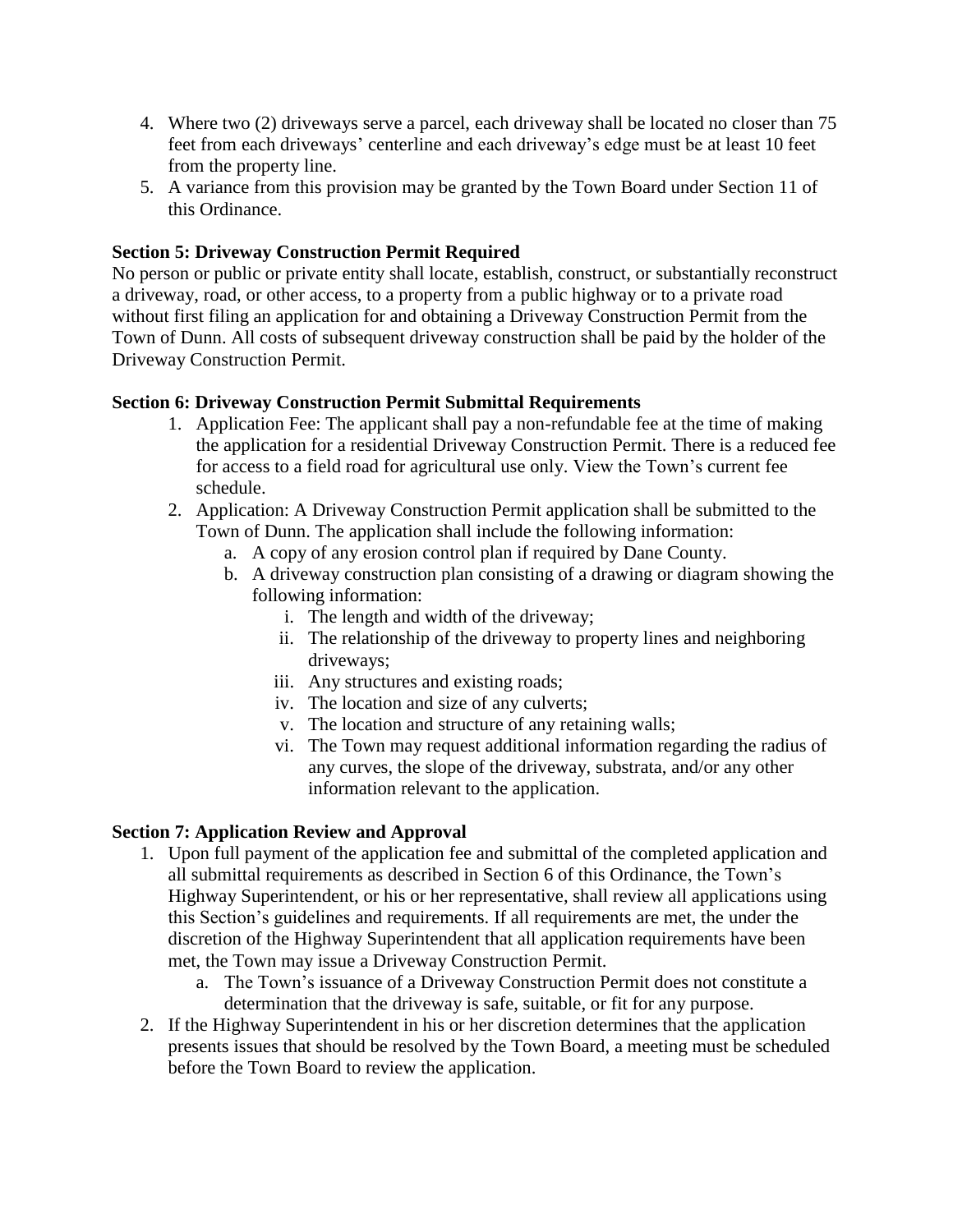- a. The Town Board shall consider the application and, at its sole discretion, approve, conditionally approve, or deny the application.
	- i. If the Town Board approves the application, the Highway Superintendent shall issue a Driveway Construction Permit.
	- ii. If the Town Board conditionally approves the application, the Highway Superintendent shall issue a Driveway Construction Permit once the conditions of the approval have been fulfilled.
	- iii. If the Town Board denies the application for a Driveway Construction Permit, it will not consider a substantially similar application from the applicant for a period of three months from the date of the denial.
- 3. Driveway Inspection: The holder of the Driveway Construction Permit shall notify the Town within thirty (30) days of completion of the construction. Within thirty (30) days of notification, the Town Highway Superintendent shall conduct an inspection of the driveway to ensure full compliance with all the provisions of this Ordinance.
- 4. Permit Period: Upon application approval, the Driveway Construction Permit is effective for 12 months from the date of issuance. The permit shall expire after 12 months unless renewed.
- 5. Renewal: The Driveway Construction Permit may be renewed for one additional 12 month period upon request. If the driveway has not been constructed by the end of this period, a new application must be submitted and approved.

# **Section 8: Specifications for the Construction of Driveways**

Driveway plans and specifications must comply with the following:

- 1. *General Design:* All driveways shall be located and constructed so that vehicles approaching or using it shall have adequate sight distance along the public highway or private road as determined by the Highway Superintendent. Driveways shall not provide direct ingress or egress to or from any street intersection area and shall not encroach upon or occupy areas of the public road required for effective traffic control or for street signs or signals.
- 2. *Location:* Driveway approaches must be at least twenty (20) feet from nearest driveway and at least ten (10) feet from the property line. Driveways shall be placed wherever possible as not to interfere with utilities in place.
- 3. *Drainage:* All driveways, driveway entrances, and driveway approaches shall be constructed so that they shall not interfere with the drainage of public highways, side ditches, or roadside areas or with any existing structure on the right-of-way. Drainage from driveways shall run into adjacent ditches and not onto the public highway pavement. It is the property owner's responsibility to restore the road right-of-way area.
- 4. *Length and Width:* A driveway's length shall be a minimum of twenty-four (24) feet to ensure appropriate room for emergency vehicles. A driveway's width shall be a maximum of twenty-five (25) feet. For driveways longer than forty (40) feet, driveways shall have a minimum width of fourteen (14) feet where the driveway pavement meets the public road edge.
- 5. *Culvert Requirement:* A culvert with a diameter of at least 18 inches and 24 feet in length, unless a larger culvert is required by the Town Highway Superintendent, must be present and accompanied with end walls at the ditch line and a slight dip just before the culvert. It is the property owner's responsibility to provide a culvert at their own expense.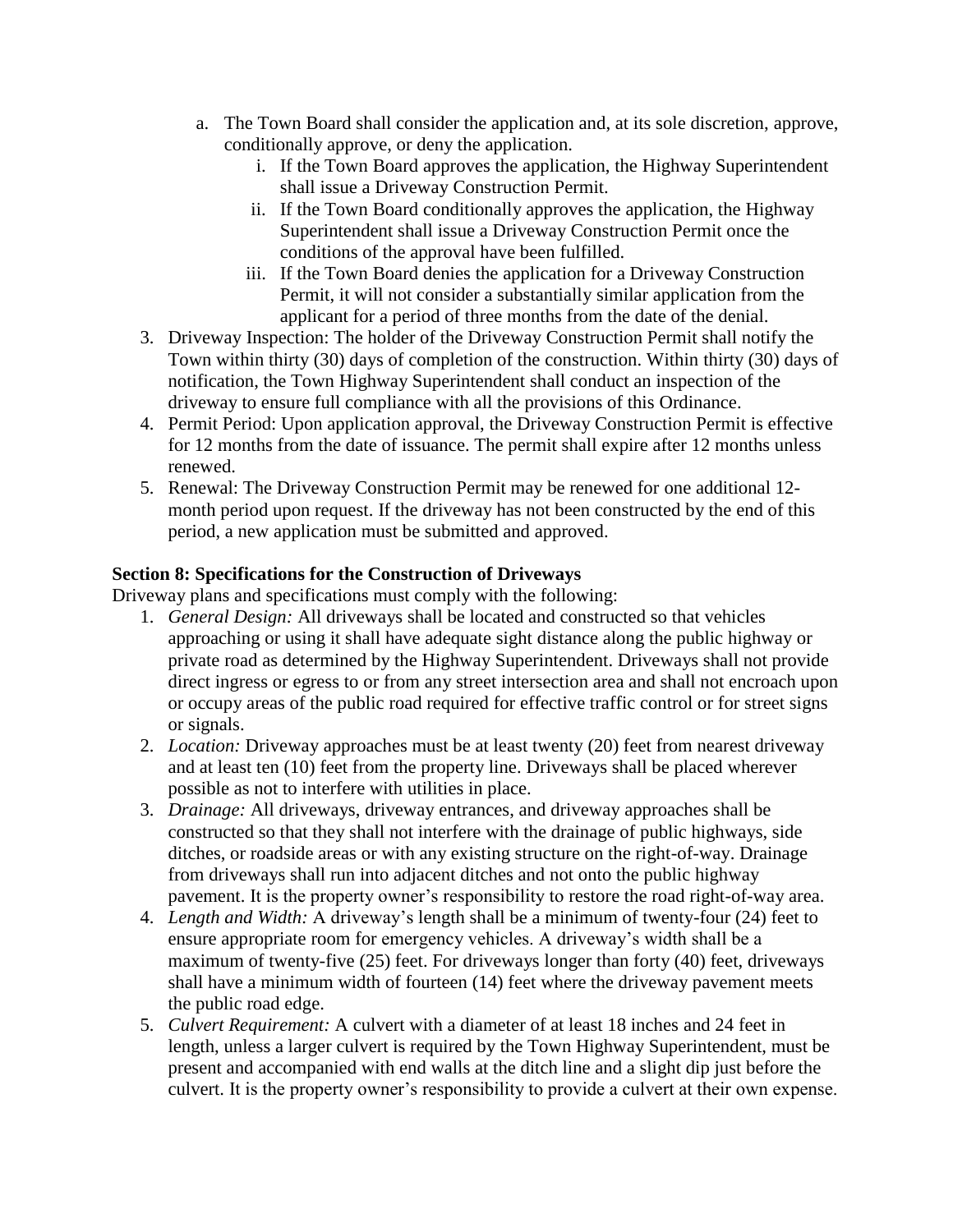If no is culvert necessary, the applicant must receive a waiver from the Town's Highway Superintendent.

- 6. *Erosion Control:* Once driveway construction has begun, all specified erosion controls, including retaining walls, ditching, culverts, crowning, mulching, matting, and bank seeding, shall be begin immediately. For winter construction, erosion alternatives must be implemented immediately until specified controls are available. After construction is finished, ditches along the road right-of-way must be restored and seeded.
- 7. *Slope:* Driveways shall not be too steep which will prevent or inhibit safety vehicles from accessing the property.
- 8. *Side Banks:* Side banks shall be constructed using earthen materials. Excluded from the side bank requirement are driveways for which retaining walls and/or other erosion control measures are installed.
- 9. *Driveway Apron:* For concrete driveway aprons, there should six (6) to eight (8) inches of space remaining between the end of the driveway and the beginning of the public road pavement. This is to ensure enough space to mitigate potential apron damage from road maintenance. The Town shall be responsible for asphalt paving the remaining space between the end of the driveway and the beginning of the public road pavement.
- 10. *Agricultural Land*: If applicable, driveways shall be constructed in a way that minimizes adverse effects on productive agricultural land.
- 11. *Relocation of Utilities:* Driveways shall be placed wherever possible as not to interfere with utilities in place. If the relocation of utilities cannot be avoided, property owners must notify the Town prior to any utility relocation. Any costs of relocating utilities shall be the responsibility of the property owner.
- 12. *Substrata:* The driveway must have at least 4 inches of 3- to 4-inch rock on the roadbed, covered with 2 inches of 3/4-inch gravel. If it can be shown there is a suitable base, the provision requiring 4 inches of 3- to 4-inch rock may be modified or waived by the Town Highway Superintendent.

# **Section 9: Prohibited Driveways and Activities**

- 1. No person shall place, construct, locate in, or cause to be placed, any obstruction or structure within the limits of any public highway or road.
- 2. The filling of ditches and/or culverts or interference with the drainage of public highways, side ditches, or road right-of-way areas is forbidden. The Town Board may grant a variance under certain circumstances. Applicants seeking a variance must notify the Town and provide requested documentation.
- 3. The placement of lawn sprinkler pipes in a public road right-of-way is prohibited.
- 4. Field access roads may not be used for non-agricultural purposes unless the field road has been approved as a driveway under the requirements and specifications of this Ordinance. Field Roads shall access public highways only at locations approved by the Town.